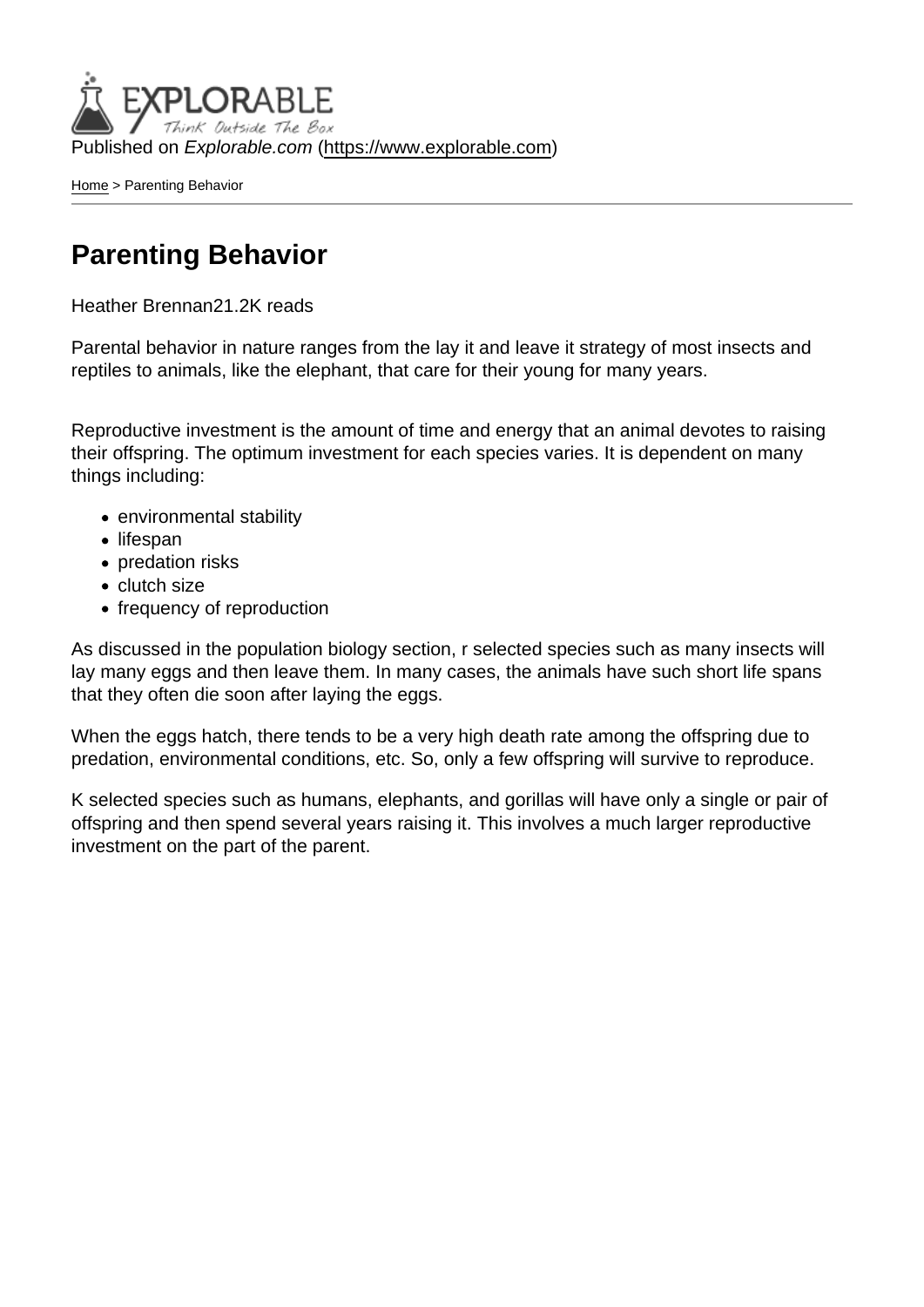## **Nesting**

When the parent lays eggs, as opposed to live birth, there is the option of caring for and guarding the eggs or leaving them to their fate.

In animals that choose to watch over the eggs, there is some variation in who care for them. Part of the decision to watch over eggs and young can be attributed to the likelihood of being the biological parent.

Some species mate many times and, if the female carries the eggs, then they may have one mother and many potential fathers. She is definitely the mother of the young and it serves her best interests to see them hatch and mature.

For the male, there is less certainty that he is the father of the young. Thus many males opt to fertilize and then leave to fertilize yet another female's eggs in the hopes that at least some of the offspring in each clutch are his.

In the case of the seahorse, the roles are reversed and it is the male that is impregnated and raises the young while the female takes off soon after conception.

In species that pair up, at least for the mating season, it is more common to see both parents involved in caring for the eggs before and after hatching since they know that the offspring is much more likely to be theirs.

## Extended Family

Some animals live in large groups. These animals are often related to one another. They may share parenting duties among all members of the herd.

In [elephants](http://asdfes.edublogs.org/gestation-parental-care/) [1], it is very common to see the whole herd involved in parental care of the young. Elephants herds are often formed of a group of related females. In these cases kin selection may be at work.